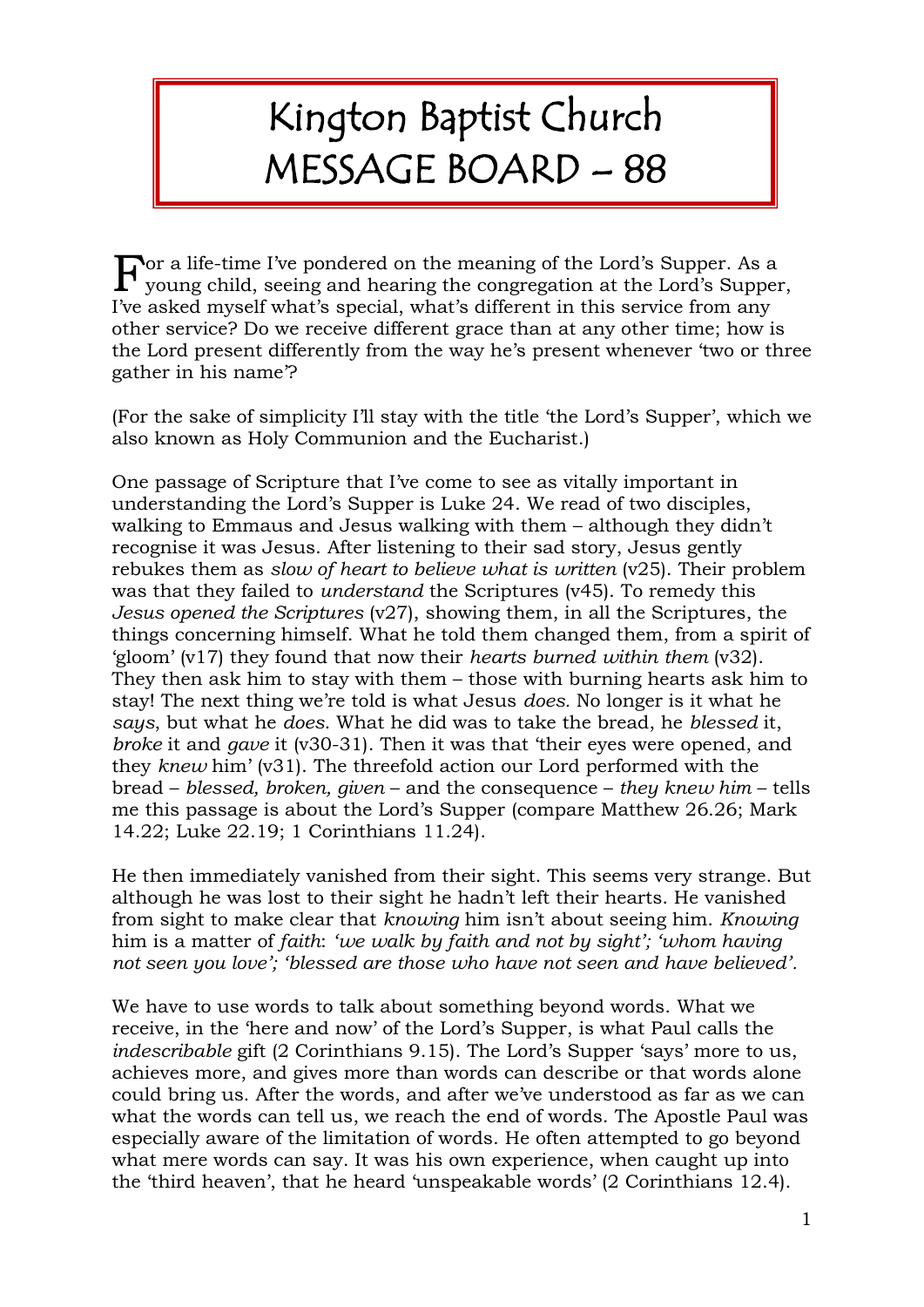'Wordless words, such as words are too weak to utter' (John Trapp). I can't resist quoting John Calvin here:

This I gladly confess, […] no one should judge how great the mystery of the Lord's Supper is by my poor words, which are so weak that they quite fail. I appeal to readers not to confine their minds within such tight bounds and limits, but to strive to go higher than I can take them. And although thoughts and judgements of the mind exceed the tongue's ability to express them, the mind too is vanquished and overpowered by such sublimity. That is why, in the last analysis, I can do nothing else than marvel at this mystery, which the intellect cannot rightly grasp nor the tongue explain. *(Institutes*, 633)

If we follow the sequence of events in Luke 24 we will be pointed to the uniqueness of the Lord's Supper. In Luke 24 there's a transition, from *words* to *actions*. Jesus began with words: *'beginning with Moses and all the prophets, he explained in words the things about himself in all the Scriptures'* (Luke 24.27). Later, in the home of the two disciples, Jesus says nothing. The change is from words to actions. In the Lord's Supper we receive from the one *living* silent Word that which words are unable to describe, explain or communicate. We receive what is *indescribable*. This is what's unique about the Lord's Supper. This transition, from words to actions, doesn't touch only on words we *speak;* it's also about words we *think*. At the Lord's Supper we 'remember' Christ; and to remember him in our thoughts we use unspoken words. But this is preparation, for the mystery of what Christ *does* for us. What the Lord does, in the 'here and now' of the Lord's Supper, he does nowhere else and at no other time. In an action that's beyond description, he *himself* gives *himself* to be *known* by us!

There's the *word* and there are the *sacraments.* Christ's intention for the Lord's Supper is not confined to *signs*. The bread and wine do not 'stand for' something else. His real presence means *real, actual* participation. This goes beyond 'signs', 'symbols' or 'emblems'. The Lord's Supper is more than a 'witness' to 'something else'. Signs and symbols point to one who is absent. In the Lord's Supper bread and wine don't point to his absence, but to his *presence.* Christ is the *Giver* who gives *himself!* The Lord's Supper isn't 'merely a reminder', 'a symbol', 'simply a remembrance'. Here the Lord is present, to give himself to the open, believing, receptive heart.

We're told *faith comes by hearing, hearing by the word of God* (Romans 10.17). Faith is a God-given ability to receive gifts of grace. The Lord's Supper is a gift given to faith. In the Lord's Supper faith receives the *indescribable* gift, the *unsearchable riches* of Christ. It is in the 'here and now' of the Lord's Supper that we receive *him,* we receive Christ: *blessed, broken and given.* This is to *know* him.

For the two disciples 'knowing him' included seeing him. Their 'eyes were opened', they *recognised* him. They saw the nail-pierced hands of the Crucified; the One who died for us: Christ crucified – now alive and with us.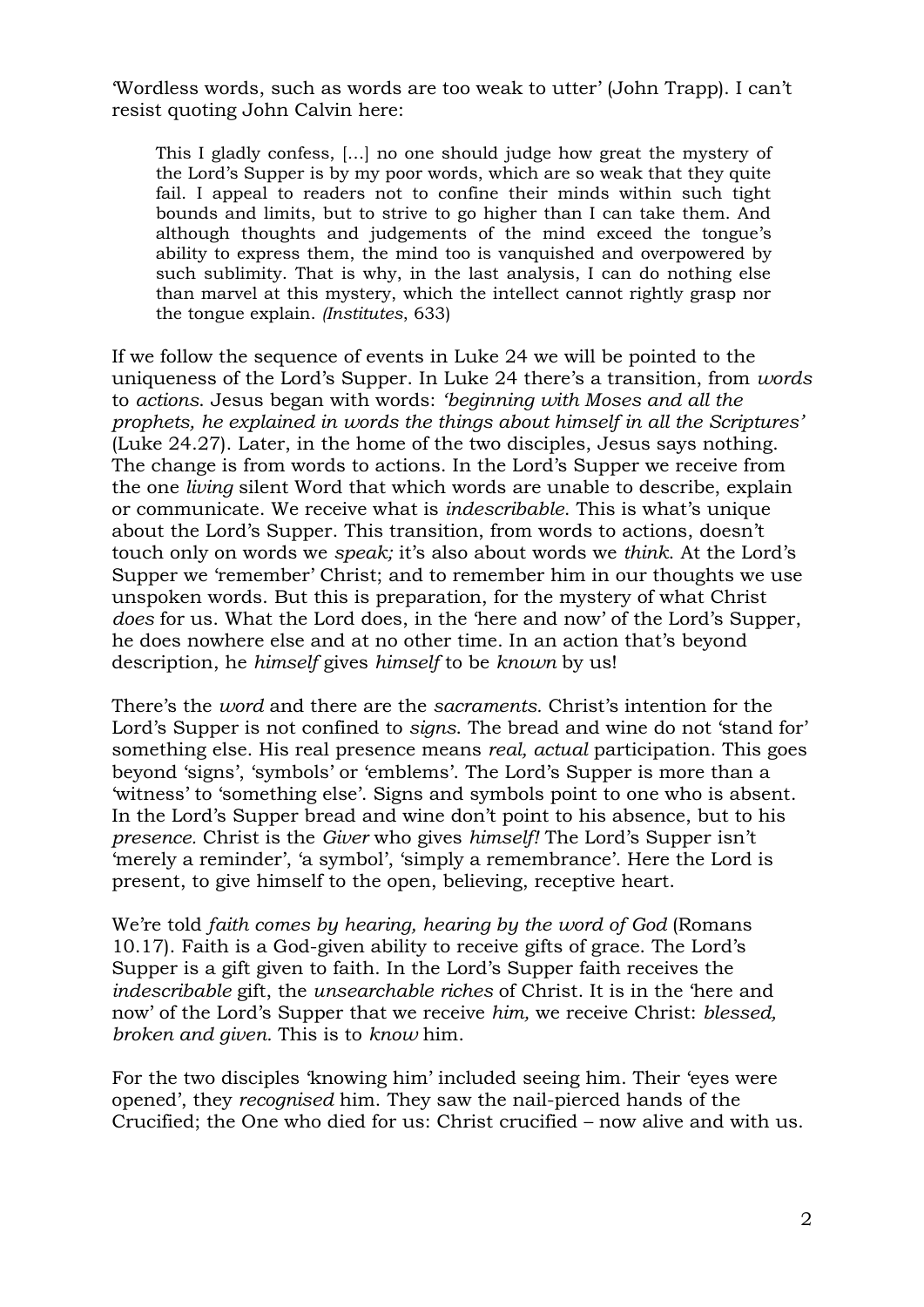But *knowing* him means more than simple recognition. The experience of the two disciples in Emmaus went deeper. Not only did they 'recognise' him, they *knew* him. In the Bible the word *'to know'* has a deep meaning. It refers to *intimate personal union: 'This is eternal life, to know you, the only true God, and Jesus Christ whom you have sent'* (John 17.3); *'To know the love of Christ that surpasses knowledge, so that you may be filled with all the fullness of God.'* (Ephesians 3.19)

The Lord gives himself to us in the Lord's Supper so that we *know* him. We participate in *intimate personal union* with him. This is the spiritual reality of the Lord's Supper. As we take bread and wine – *blessed*, *broken*, *given* – we receive Christ – we *know* him. This is a *spiritual* reality. This belongs to a realm that's not earthly, but higher and heavenly.

There are things the Lord gives us and does for us that we don't feel in our hearts nor know in our minds. For example: all he does as our heavenly High Priest; the mystery of his daily care and provision; his work in preparing 'a place for us in the Father's house'. We know about these things only in a general way. They are real, but we don't feel them emotionally or grasp them intellectually. The Apostle Paul knows of a realm he calls the *heavenlies: Blessed be the God and Father of our Lord Jesus Christ, who has blessed us in Christ with every spiritual blessing in the heavenlies* (Ephesians 1.3). These things are actions that are for our blessing; they involve us, they are not distant from us, but they are incomprehensible to us. This is true of the Lord's Supper. This *knowing* surpasses 'knowledge': *'to know the love of Christ that surpasses knowledge'* (Ephesians 3.19). We use different terms to as we try to describe the mystery of the Lord's Supper, but we will never define or analyse this heavenly reality.

In the Lord's Supper we *know* Christ in *intimate personal union:* this means: i) being united inseparably to him

- ii) being sealed for eternal life; 'whom to *know* is life eternal' (John 17.2)
- iii) to *know* that which is beyond 'knowing'.

This *intimate personal union* takes us out of ourselves, we become united with Christ. We become one with him and, through him, with the fellowship of our sisters and brothers in him.

We are united to Christ because we *receive* him! Receiving him we receive all his fullness, all his glory and all his grace: the *indescribable* gift. In the 'here and now' of the Lord's Supper we *participate* in the body and blood of Christ. We receive *him*. I'm not sure if we feel this or have thoughts of it, but this is what happens to us and within us, whether we *feel* it or not makes no difference. Jesus *blessed, broken and given,* gives himself and faith receives him. This is beyond what minds can grasp, beyond sight, beyond feeling. Don't imagine that if you don't feel special emotions the Lord's Supper hasn't 'worked' for you. Receiving Christ in the Lord's Supper puts us in the *heavenlies.* It's more exalted, more real, more permanent, more glorious than the earthly things we feel and grasp.